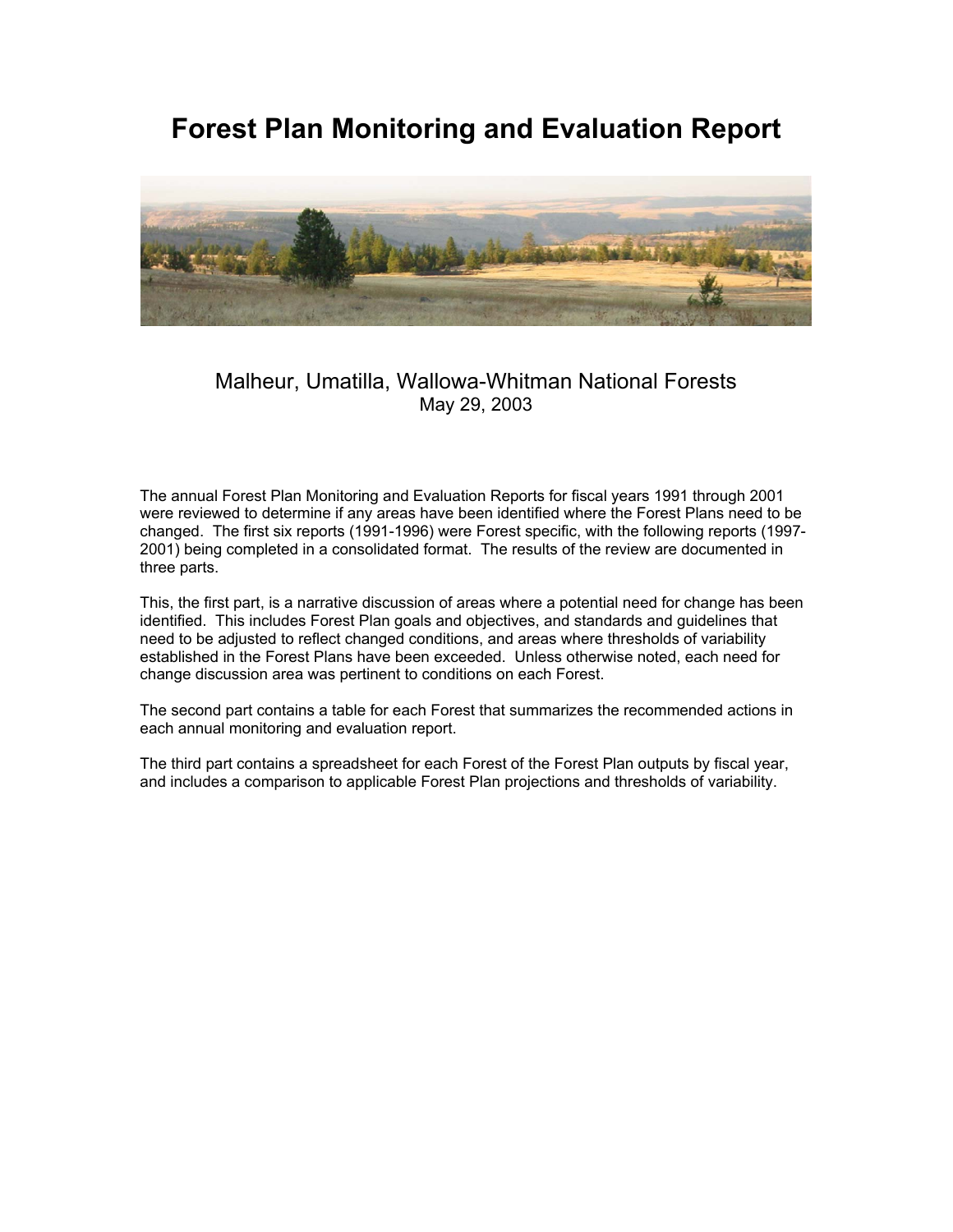# **Stream Temperature (Umatilla)**

*Situation:* Five or more years of thermograph data are available for several streams across the Forest. Many of these streams do not meet State water quality standards. Of the streams reported in the FY2001 monitoring and evaluation report, 67% had a month or more of days above the temperature standard.

*Recommendation:* Continue to develop and implement water quality management plans that address temperature impairment. Management plans identify activities for improvement of riparian shade and channel morphology.

# **Vegetation Management**

#### **Timber Offered**

*Situation:* None of the Forests have offered the Forest Plan projected levels for timber since the Plans were implemented. Percentage of actual versus projected for each Forest over the last 11 years are: Malheur – 32%, Umatilla – 22%, and Wallowa-Whitman – 21%. There have also been instances where offered timber received no bids, partly due to a large component of non-saw material, small diameter material, and advanced logging system requirements.

Evaluation of this area has suggested reasons for the low levels of offered timber. They include a shift to ecosystem restoration, increased use of commercial thinning and sanitation/salvage harvest methods, endangered species concerns, Regional direction (Screens, PACFISH, INFISH), and declining budgets. Additionally, partly due to some of the aforementioned reasons, some areas that were classified as capable, available, and suitable for timber management in the current Forest Plans are no longer planned for harvest.

*Recommendation:* Adjust ASQ and TSPQ levels based on current management direction. Tri-Forest monitoring of Rescission Bill timber sales in 1997 identified an apparent conflict among current management direction. The Regional Forester's Amendment #2 (Screens) frequently necessitates leaving late and old stands, usually comprised of late seral species. This may preclude reaching the Forest Plan Desired Future Condition of an emphasis on younger seral species for timber yield.

#### **Silviculture Harvest Methods**

*Situation:* Forest Plans assumed the wide spread use of intensive, even-aged management. The use of even-age harvest methods (clearcut, shelterwood/seed tree, and overwood removal) has declined to levels far below those predicted in the Forest Plans, generally less than 10%. Uneven-aged harvest methods (commercial thinning and uneven-age selection) have occurred at levels higher than predicted in the Plans. Additionally the total acres of harvest have been much lower than predicted in the Plans. The established thresholds of variability have been exceeded for these areas.

*Recommendation:* Revision of the Plans should consider the shift away from intensive, evenaged management, and the effect of Regional direction (Screens, PACFISH, INFISH). Also to consider is that many of the social, economic, and resource objectives of the Plans are somewhat dependent on the amount and method of timber harvest for their successful accomplishment.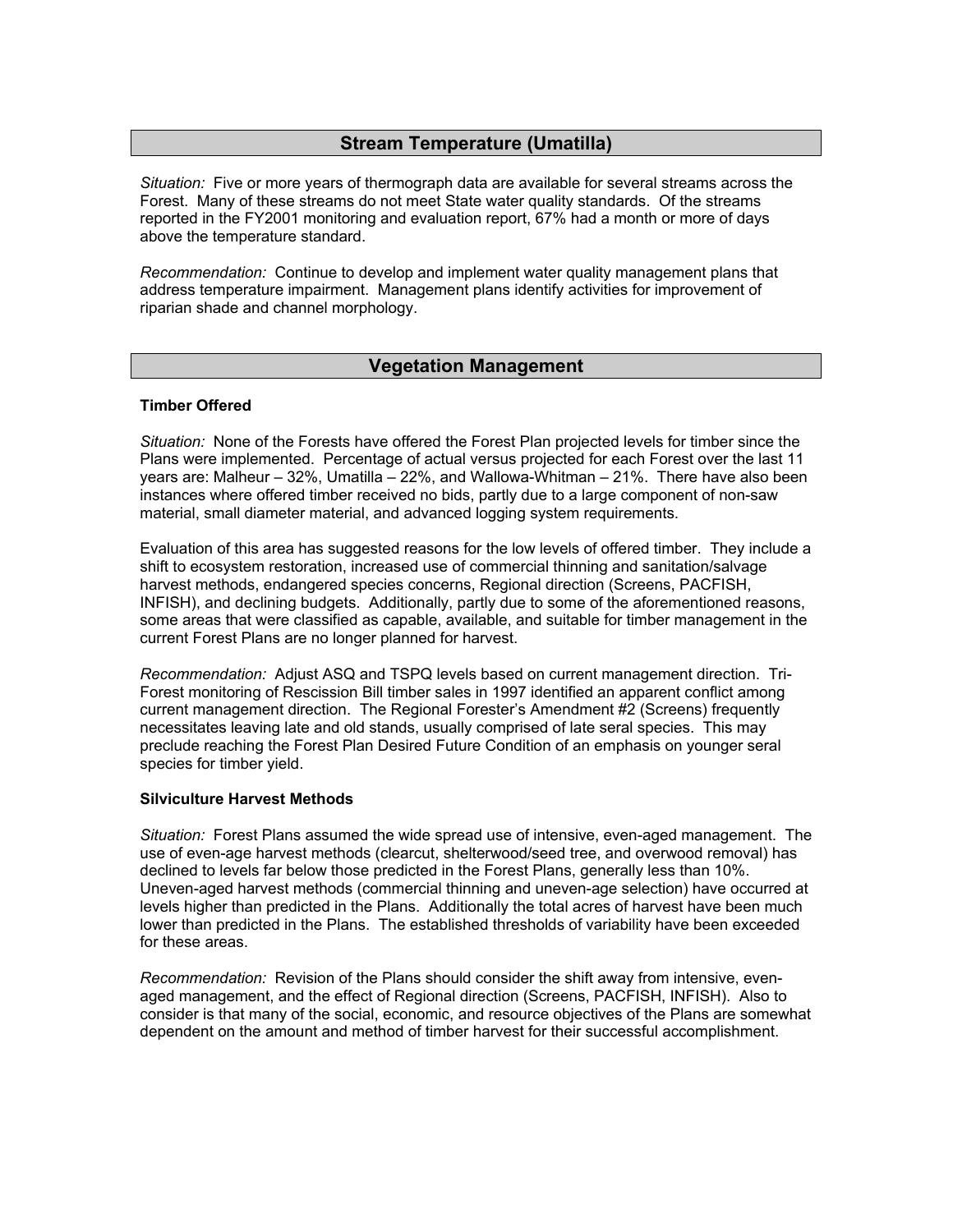#### **Reforestation**

*Situation:* The comparisons of actual accomplishment to Forest Plan projection for planted and natural reforestation differs Forest to Forest. On the Malheur the two methods are reported together (the majority being planted), with the combined total exceeding the threshold of variability. On the Umatilla, planted acres are lower than projected, while natural levels are higher. The Forest Plan established a threshold of variability for planted reforestation and the actual amount is within the established range. However, it is likely the amount would have been much less without the occurrence of stand replacement wildfires, and the threshold of variability would have been crossed. On the Wallowa-Whitman, planted acres were more than projected, while natural acres were less; and both were outside the threshold of variability. Although looking at the most recent fiscal years, the amount of planted acres were lower than projected, and this is a more accurate portrayal of the current situation than the 11 year average.

*Recommendation:* The assumptions used in the Forest Plans relative to reforestation need to be reviewed. In general, the changes discussed in the silvicultural harvest method section have led to less regeneration type harvests and a reduction in the need for reforestation.

#### **Non-commercial Thinning**

*Situation:* On the Malheur and Wallowa-Whitman Forests the acres of non-commercial thinning were less than projected in the Plans, and were outside the threshold of variability. The amount on the Umatilla was actually slightly more than projected in the Plan, but the projected amount is small (only 2,900 acres per year). The Umatilla Plan in particular may have seriously underestimated the need for non-commercial thinning. The Forest's need for stocking-level control has continued to grow at a rapid rate. Funding for non-commercial thinning has not been adequate to meet the Forest's projections and needs.

*Recommendation:* The Forest Plans did not anticipate some of the objectives for stocking-level control. These include reduction of wildfire risk, forest health improvement, development or protection of fish and wildlife habitat, encouragement of undergrowth vegetation, and promotion of late-successional characteristics for biological diversity. The levels of stocking-level control (both non-commercial thinning and release) should be evaluated during revision in light of the mentioned objectives.

#### **Noxious Weeds (Malheur and Wallowa-Whitman)**

*Situation:* On the Wallowa-Whitman Forest, the actual treated acres were over 400% of the Plan projection. This included the use of herbicide. The amount on the Malheur was less than projected in the Plan, and relied on manual methods. Manual methods of control were not very effective. There was also a question of the use of prescribed fire in relation to the Mediated Agreement. The scope of burning has become much greater than anticipated at the time of the Mediated Agreement.

*Recommendation:* Continue to promote an integrated approach to weed management, including the use of a broad array of treatment methods such as prescribed fire, chemical applications, moving, hand-pulling, sheep grazing, and competitive grass seedings.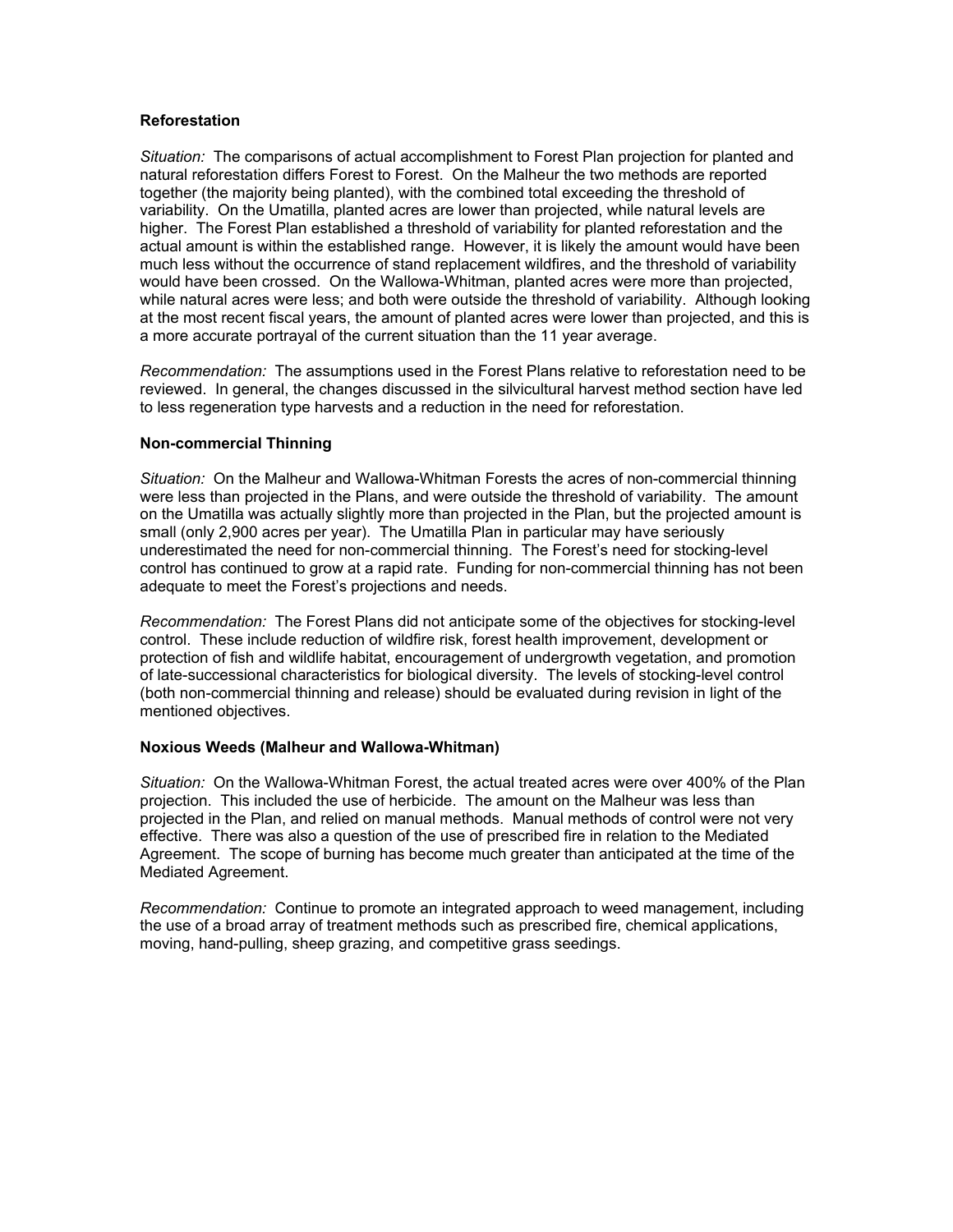# **Wildlife**

### **Dead and Defective Tree Habitat**

*Situation:* Amendment to the Forest Plans requires 100% potential population levels of primary cavity excavators for snag retention standard. This level has not been achieved on all projects. There are also concerns regarding snag and down wood retention in association with prescribed fire, hard versus soft snag retention, and loss of snags from fuel wood harvest.

*Recommendation:* Need to define what the 100% levels are for different biophysical environments. Current standards may not be achievable in hot/dry biophysical environments.

#### **Elk/Deer Habitat**

*Situation:* Ten recent planning areas on the Wallowa-Whitman exceeded HEI standards. The HEI model as described in the Forest Plans has problems and is no longer a useful tool to evaluate elk habitat.

*Recommendation:* Continue to assess the utility of the HEI model. Develop a new habitat model to replace the current HEI model or modify the existing one to reflect more recent research findings (such as coming out of the Starkey Experimental Forest).

#### **Old Growth Habitat**

*Situation:* Declines in old growth habitat have been documented in watershed analyses, and in surveys of dedicated old growth areas. Many dedicated old growth areas are not meeting Forest Plan intents for these areas. Surveys of dedicated old growth areas on the Wallowa-Whitman indicate that only 32% of surveys areas meet the Forest Plan definition for these areas. Size of current old growth areas may be inadequate to meet habitat requirements.

*Recommendation:* Consider dedicated old growth areas in light of new science findings concerning fragmentation, connectivity, ICBEMP recommendations, impact of large stand replacement fires, old growth patch size, and rotation. Old growth management should be consistent with historic range of variability and structure based management strategies.

#### **Management Indicator Species (Umatilla and Wallowa-Whitman)**

*Situation:* There is a lack of information regarding these species (Pileated and Northern Three-Toed woodpeckers, goshawks, and pine martens). Monitoring for these species has been inadequate.

*Recommendation:* If these species are going to be used as an indicator of forest health, both habitat and population monitoring needs to be completed.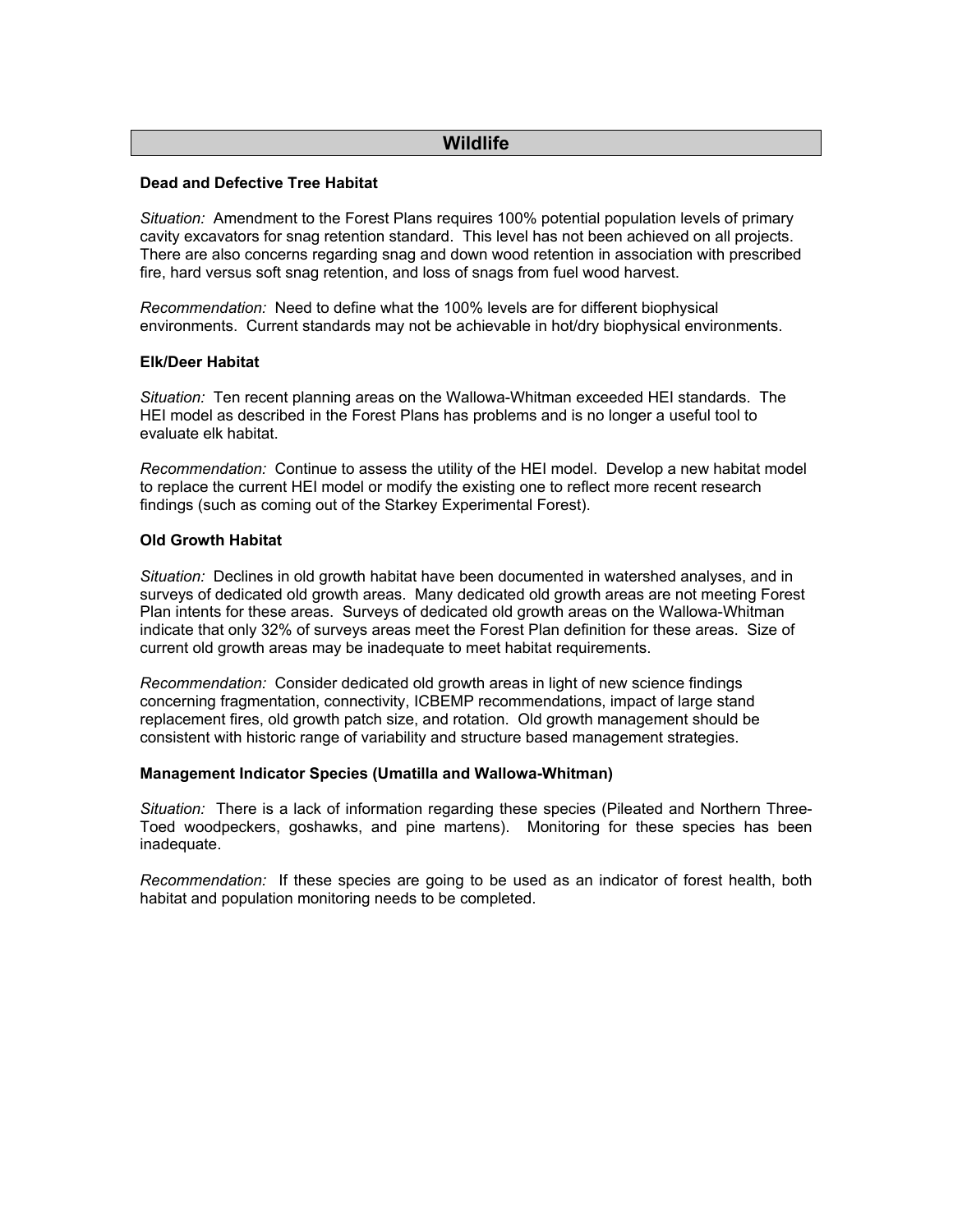## **Recreation**

#### **Trails**

*Situation:* Forest Plan projections for trail construction and maintenance have not been achieved. The levels on the Malheur and Umatilla Forests have been less than projected (below the threshold of variability for the Umatilla), and the Wallowa-Whitman has exceeded projections.

*Recommendation:* Review trail programs on the Forests and revise Plan projections in light of current management strategies and funding.

#### **Developed Recreation**

*Situation:* The number of PAOTs has averaged more than the Forest Plan projections for each Forest, indicating use levels are greater than anticipated in the Plans.

*Recommendation:* Use National Visitor Use Monitoring (NVUM) data to develop a recreation strategy. Continue to assess the adequacy (capacity) and condition of facilities.

#### **Range**

#### **Allotment Management Plans**

*Situation:* As of FY2000, each Forest had the following percentage of active allotments that are Forest Plan sufficient: Malheur – 21%, Umatilla – 21%, and Wallowa-Whitman – 24%. The threshold of variability was exceeded on each Forest. Overall accomplishments are low due to changes in program emphasis and ESA consultation efforts.

*Recommendation:* Update the allotment management plan schedule to reflect the requirements of the Rescission Bill, as well as funding levels.

#### **Riparian Areas (Malheur)**

*Situation:* Riparian areas within the North Fork Malheur Scenic River in four grazing allotments were inspected and standards were met. However, almost 50% of comment cards received in FY2000 had negative comments about cattle grazing in the scenic corridor (cattle damage to trail, streambanks, and channel). In the same year, 24% of monitored pastures exceeded standards for cattle grazing in riparian areas. These conditions were probably related to drought conditions.

*Recommendation:* Adjustments to allotment management were made the following year to mitigate the above conditions. The range program should be funded at levels to permit completion of allotment management plans, fence maintenance, and adequate monitoring of riparian area grazing.

#### **Permitted Grazing (Malheur)**

*Situation:* The average yearly permitted grazing over the life of the Plan is 83% of Plan projection. This exceeds the threshold of variability.

*Recommendation:* Complete allotment management plans, and adjust Plan projections for permitted grazing.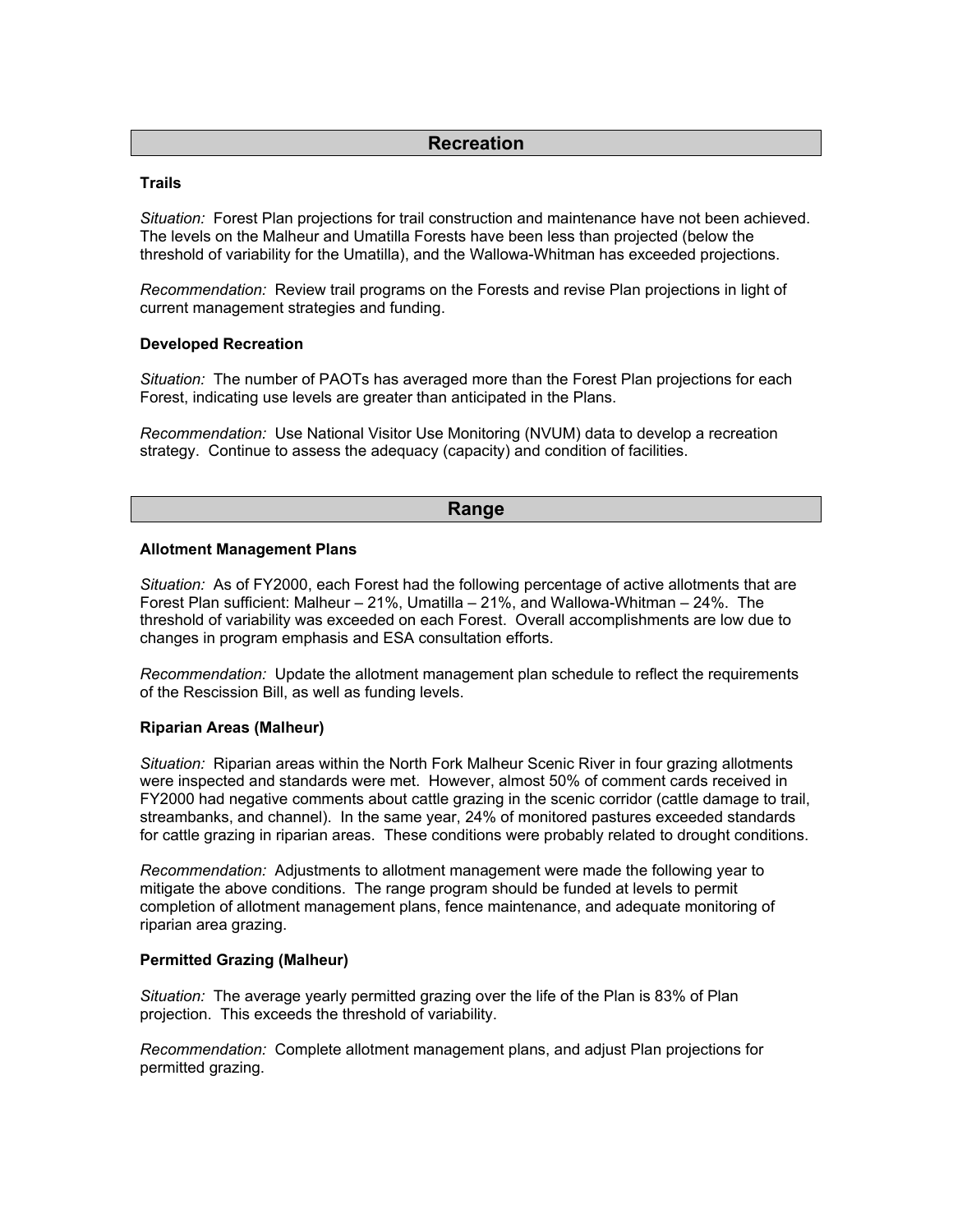#### **Range Improvements (Malheur)**

*Situation:* Both structural and non-structural range improvements have been at levels well below Forest Plan projections, and thresholds of variability have been exceeded.

*Recommendation:* Revise Plan projections based on current management direction and funding levels.

# **Minerals (Wallowa-Whitman)**

*Situation:* Monitoring indicates several Forest Plan standards and guidelines cannot be met in the short-term during some placer operations. These standards include: limiting detrimental soil conditions, maintaining riparian and streamside vegetation, giving preferential considerations to riparian-dependent species, and maintaining old growth qualities (including solitude).

*Recommendation:* Address possible conflicts between Plan standards and guidelines, and the mining law during Plan revision.

#### **Roads**

*Situation:* Miles of road construction and reconstruction are well below Forest Plan projections, and exceed the threshold of variability on the Malheur. Plan goals for open road densities are almost met on the Malheur and Umatilla, and while significant progress has been made on the Wallowa-Whitman, about 700 miles of road need to be closed on the Wallowa-Whitman to meet road density guidelines.

*Recommendation:* Review and revise Plan projections for road construction and reconstruction based on current management direction and funding levels. The portions of the Wallowa-Whitman which have the largest problems with road densities are within the Upper Joseph watershed.

## **Fire/Fuels**

#### **Fire Managed for Resource Benefit**

*Situation:* Natural ignitions within wilderness areas are being suppressed using an appropriate suppression response. These natural ignitions are not utilized to allow fire to play its natural ecological role in wilderness areas.

*Recommendation:* Utilize the revision process to reassess and update Fire Management Plans, with opportunities to utilize Fire Managed for Resource Benefits.

#### **Fuels**

*Situation:* The level of activity fuels needing treatment is less that the level predicted in the Forest Plans, while the level of non-activity fuels has been greater. Activity fuel levels are related to harvest activity, which is not reaching Forest Plan predictions. Non-activity fuel levels are anticipated to continue to exceed current Forest Plan projections due in part to national direction, such as the National Fire Plan.